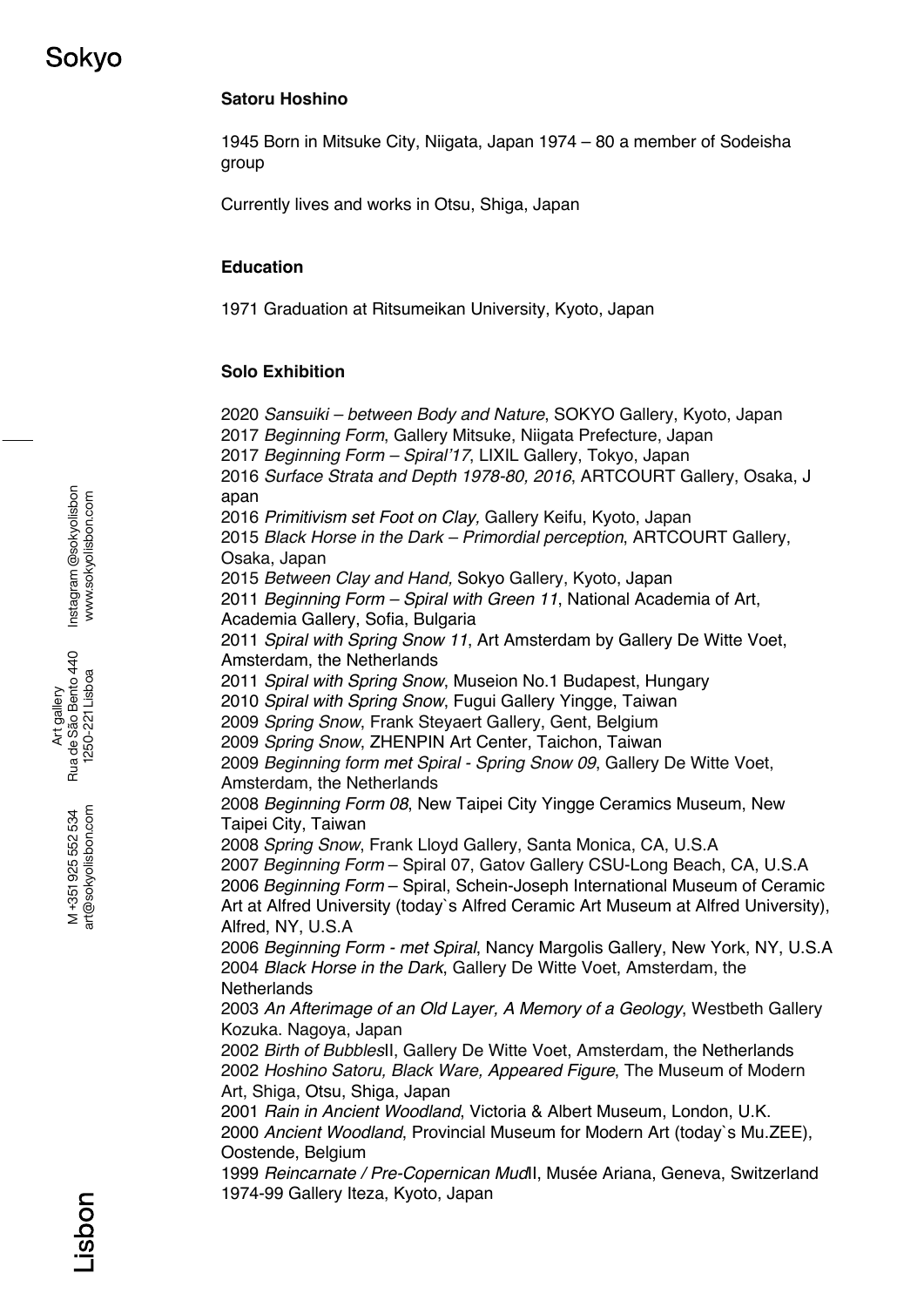Ban Art Gallery, Osaka, Japan Westbeth Gallery Kozuka, Nagoya, Japan etc.

#### **Selected Group Exhibition**

2021 Japanese Blue, Sokyo Lisbon, Lisbon, Portugal 2019 *SODEISHA: Connected to Australia*, Newcastle Art Gallery, Newcastle NSW, Australia

2018 *Taiwan Ceramics Biennale – Humanistic Return: The Spiritual Origin of Ceramic Art*, New Taipei City Yingge Ceramics Museum, New Taipei City, Taiwan 2018 *Indian Ceramics Triennale* ‒ *Breaking Ground*, Jawahar Kala Kendra, Jaipur, India 2018 *Water and Land Niigata Art Festival 2018*, Sea garden and Mount garden of N iigata City Art Museum, Ango Kaze no Yakata, Saito Family summer Villa, Niigata, Ja pan

2018 *Ceramics Now. 60 premio faenza special editio*, International Museum of Ceram ics in Faenza, Faenza, Italy

2018 *Double Spiral: The sculptural Art of Hoshino Kayoko & Satoru,* Joan B Mirvis s LTD, New York, NY, U.S.A.

2017 *Shadow of Sodeisha: Japanese and Irish Art in Clay*, National Museum of Ire land, Collins Barracks, Dublin, Ireland

2016 *The Ceramic View Bangkok: Exhibition for Modern Ceramic Arts*, The Nation al Gallery, Bangkok, Thailand

2015 *Body and Matter: Kazuo Shiraga & Satoru Hoshino*, Dominique Lévy Gallery (today`s Lévy Gorvy Gallery), New York, NY, U.S.A.

<sup>2014</sup>*The 14th International Ceramic Symposium Exhibition,* Palace of Arts, Cairo, Egypt

2013 *ArctiClay 3*, Anu Pentik Gallery, Posio, Finland

2013 *Satoru & Kayoko ‒ mastery in Clay*, Lesley Kehoe Gallery, Melbourne VIC, Australia

2013 *Kayoko & Satoru Hoshino in Canberra*, Watson Arts Center, Canberra ACT, Australia

2012 *The Woodfired Landscape*, Rohsska Museum of Design and Craft, Gothenburg, Sweden

2012 *XXXV Porcelain Another Way*, Museum of Porcelain, Walbrzych, Poland 2012 *Moon & Sun*, Ceramic Sculpture by Hoshino Kayoko & Satoru Joan B Mirviss LTD, New York, U.S.A.

2011 *Terra-Cotta, Primitive Future*, Clayarch Gimhae Museum, Gimhae, Korea 2010 *2010 Taiwan Ceramics Biennale,* New Taipei City Yingge Ceramics Museum, New Taipei City, Taiwan

<sup>2010</sup>*21st International Biennale of Contemporary Ceramics*, Musée Magnelli, Musée de la Céramique, Vallauris, France

2009 *Porcelain Another Way,* Museum of Porcelain, Walbrzych, Poland 2009 *Material & Image* ‒ *Akio Takamori & Satoru Hoshino*, Witte Zaal, Sint Luca s Visual Art, Ghent, Belgium

2009 *Weightless: Michael Kenna & Satoru Hoshino*, Staniar Gallery, Washington & Lee University, Lexington, VA, U.S.A.

2008 *Satoru and Kayoko Hoshino Ceramic Art Exhibition*, The Museum of Arts & Crafts Itami, Hyogo, Japan

2007 *Far East meet West*, Gallery Marianne Heller, Heidelberg, Germany 2006 *Kan: The Green Gallery Collection*, Auckland Museum, Auckland, New **Zealand** 

2006 *TOJI - Avant-garde et tradition de la céramique japonais*, Musée national de céramique, Sèvres, France

Instagram @sokyolisbon Instagram @sokyolisbon www.sokyolisbon.com www.sokyolisbon.com

art@sokyolisbon.com art@sokyolisbon.com M+351925552534 M +351 925 552 534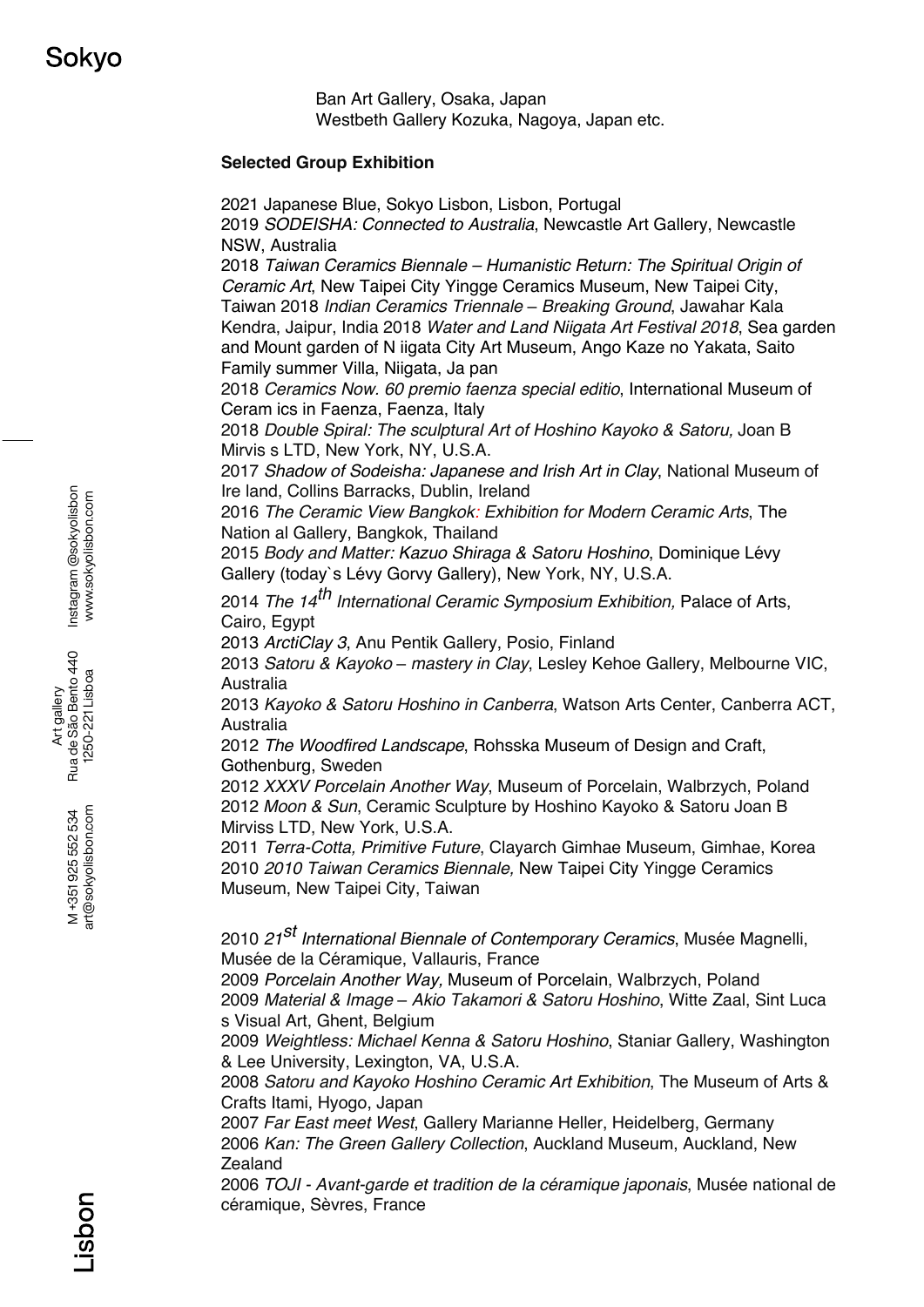# Sokvo

2006 *Hana yori Kougei - Museum Collection*, Crafts Gallery, The National Museum of Modern Art, Tokyo, Japan

2006 *International Architectural Ceramic Exhibition*, Clayarch Gimhae Museum, Gi mhae, Korea

2003 *The Art of Earth: Clay Works of the New Century,* The National Museum o f Art, Osaka, Japan

2003 *o.v.t. Exhibition*, Museum van Bommel van Dam, Venlo, the Netherlands 2002 *The Legacy of Modern Ceramic Art - Part 1: From Artisan to Artist, The Evolution of Japanese Ceramic Art,* Museum of Modern Ceramic Art, Tajimi, Gifu, Japan

2001 *Objekt & Installation*, Grimmerhus Ceramic Museum (toda`s CLAY Museum of Ceramic Art Denmark ) Middelfart, Denmark

1999 *Japanese Contemporary Ceramic Art,* Museum van Bommel van Dam, Venlo, the Netherlands

1999 *20th Century of Ceramics*, The Shigaraki Ceramic Cultural Park Museum, Koka, Shiga, Japan

1998 *Art / Ecosystem - The Contemporary Japanese Art Scene,* Utsunomiya Museum of Art, Utsunomiya, Tochigi, Japan

1998 *Neo Lagoon : Contemporary Art of North East Asia*, The Niigata Prefectural Civic Center Gallery, Niigata, Japan

1998 *Nature as object – craft and design from Japan, Finland and Australia*, Art Gallery of Western Australia, Perth WA, Australia

1995 *Japanese Studio Crafts – Tradition and the Avant-Garde*, Victoria and Albert Museum, London, U.K.

1995 *Satoru Hoshino & Satoru Shoji Contemporary Japanese Sculpture* ANU Drill Hall Gallery, Canberra ACT, Australia

1994 *The Domain of the Medium: New Approaches to the Medium in Art, Craft, Design*, The National Museum of Modern Art, Tokyo, Japan

1993 *Contemporary Ceramics 1950-1990*, Aichi Prefectural Museum of Art, Nagoya, Japan

1992 *Contemporary Japanese Ceramics – Continuity and Transformation*, Everson Museum of Art, Syracuse, NY, U.S.A.

1990 *Primitivism in the Contemporary Ceramics – Regard for Earth*, The Shigaraki Ceramic Cultural Park Museum, Koka, Shiga, Japan

1988 *East-West Contemporary Ceramics Exhibition*: Seoul Olympic Arts Festival, Art Center of the Korean Culture and Arts Foundation, Seoul, Korea

1987 *Forms of Today No. 4: Clay and Fire ─ Creative Development and Potentials*, The Museum of Fine Art, Gifu, Japan

1986 *Estiu Japo 86*, Museu de la Garrotxa, Girona, Spain, Museo de Cerámica de Manises, Manises, Valencia, Spain

1985 *Pacific Connection*, Institute of Contemporary Art, Los Angeles, CA, U.S.A. 1985 *3rd Contemporary Ceramic Biennial, Chateauroux*, Bertrand Museum, Chateauroux, France

1985 *2nd Asian Art Show*, Fukuoka Art Museum, Fukuoka, Japan 1983 *A view on Japanese Art Today – 25 Contemporary Painters, Sculptures, Ceramists and Photographers, Musée Rath and Musée d'Art et d'Histoire,* Geneva, Switzerland

1983 *Japanese Ceramics Today: Masterworks of the Kikuchi Collection*, Smithsonian Institution, Washington D.C., U.S.A, Victoria and Albert Museum, London

1983 *New Generation of Contemporary Art,* Mie Prefectural Art Museum, Tsu, Mie, Japan

1982 *Contemporary Ceramics 1 - What is possible with clay and fire now?*, Yamaguchi Prefectural Art Museum, Yamaguchi, Japan

1982 *New Form of Japanese Ceramic'82*, The Japan Cultural Institute in Rome,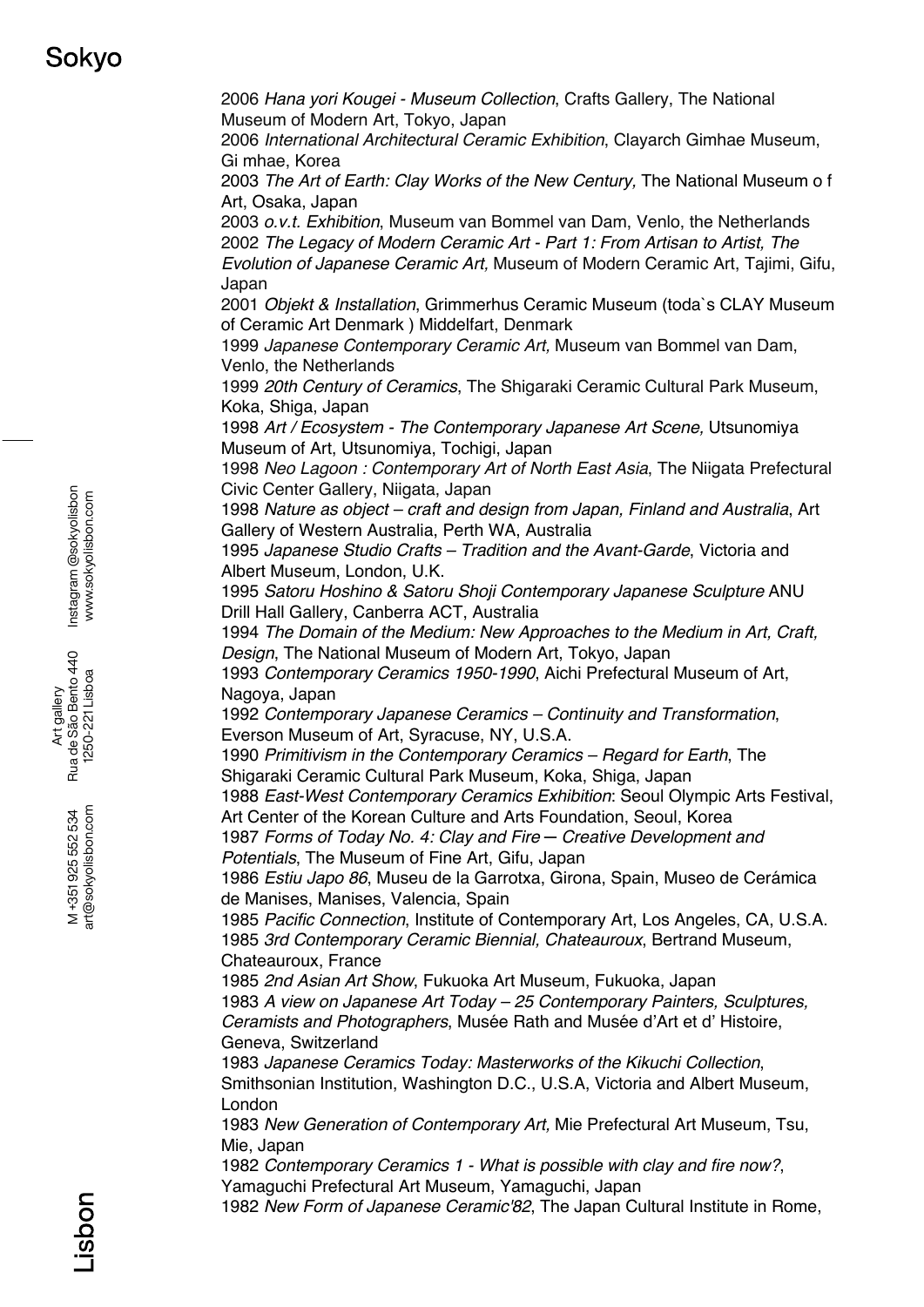Italy, International Museum of Ceramics in Faenza, Faenza, Italy 1981 *Art Now 70-80,* The Hyogo Prefectural Museum of Modern Art, Hyogo, Japan (today`s Hyogo Prefectural Museum of Art, Hyogo, Japan) 1979 Japan Ceramic Art ExhibitionV, Daimaru exhibition space in Tokyo, Osaka, etc. 1979-82 *Sodeisha: Avant-Garde Japanese Ceramics*, Australia Touring Exhibition Newcastle Region Art Gallery, Newcastle NSW, Australia, Art Gallery of N.S.W, Sydney NSW, Australia etc.

1974-1980 *Sodeisha Exhibition*, Kyoto Municipal Museum of Art (today`s Kyoto City Kyocera Museum of Art) Kyoto, Japan and Isetan Shinjuku Store, Tokyo, Japan

### **Awards / Prizes**

1998 The Suntory Prize '98 – Challenges on Forms, Saji Encourage Prize, Suntory Museum of Art Tokyo

1980 The 4th Kyoto Sculpture Selection Exhibition, Kyoto Prefecture Purchase Prize, Kyoto Prefectural Gallery, Kyoto, Japan

1979 2nd Japan Emba Art Competition, Superior Prize, Emba Museum of Chinese Modern Art, Ashiya, Hyogo, Japan

1979 Japan Ceramic Art ExhibitionV,The Minister of Education Award (Monbudaijin prize), Japan

# **Collection**

The National Museum of Modern Art, Kyoto, Japan Newcastle Museum (formerly Newcastle Regional Museum), Newcastle NSW, Australia International Museum of Ceramics in Faenza, Faenza, Italy Yamaguchi Prefectural Art Museum, Yamaguchi, Japan Musée Ariana, Geneva, Switzerland Bertrand Museum, Chateauroux, France Everson Museum of Art, Syracuse, NY, U.S.A. The Museum of Modern Art, Wakayama, Wakayama, Japan Victoria & Albert Museum, London, U.K. Kyoto City Kyocera Museum of Art (formerly Kyoto Municipal Museum of Art), Kyoto, Japan Takamatsu Art Museum, Takamatsu, Kagawa, Japan The Shigaraki Ceramic Cultural Park Museum, Koka, Shiga, Japan Aichi Prefectural Ceramic Museum, Seto, Aichi, Japan Powerhouse Museum, Sydney NSW, Australia Mu.ZEE (formerly Provincial Museum for Modern Art), Oostende, Belgium The Museum of Modern Art, Shiga, Otsu, Shiga, Japan Benaki Museum, Athens, Greece Museum of Modern Ceramic Art, Tajimi, Gifu, Japan Minneapolis Institute of Art, Minneapolis, MN, U.S.A Crafts Gallery, The National Museum of Modern Art, Tokyo, Japan Clayarch Gimhae Museum, Gimhae, Korea Alfred Ceramic Art Museum at Alfred University (formerly Schein-Joseph International Museum of Ceramic Art at Alfred University), Alfred, NY, U.S.A Auckland War Memorial Museum, Auckland, New Zealand Long Beach Museum of Art, Long Beach, CA, U.S.A. New Taipei City Yingge Ceramics Museum, New Taipei City, Taiwan Museum of Porcelain, Walbrzych, Poland International Ceramics Studio, Kecskemét, Hungary

art@sokyolisbon.com art@sokyolisbon.com M+351925552534 M +351 925 552 534